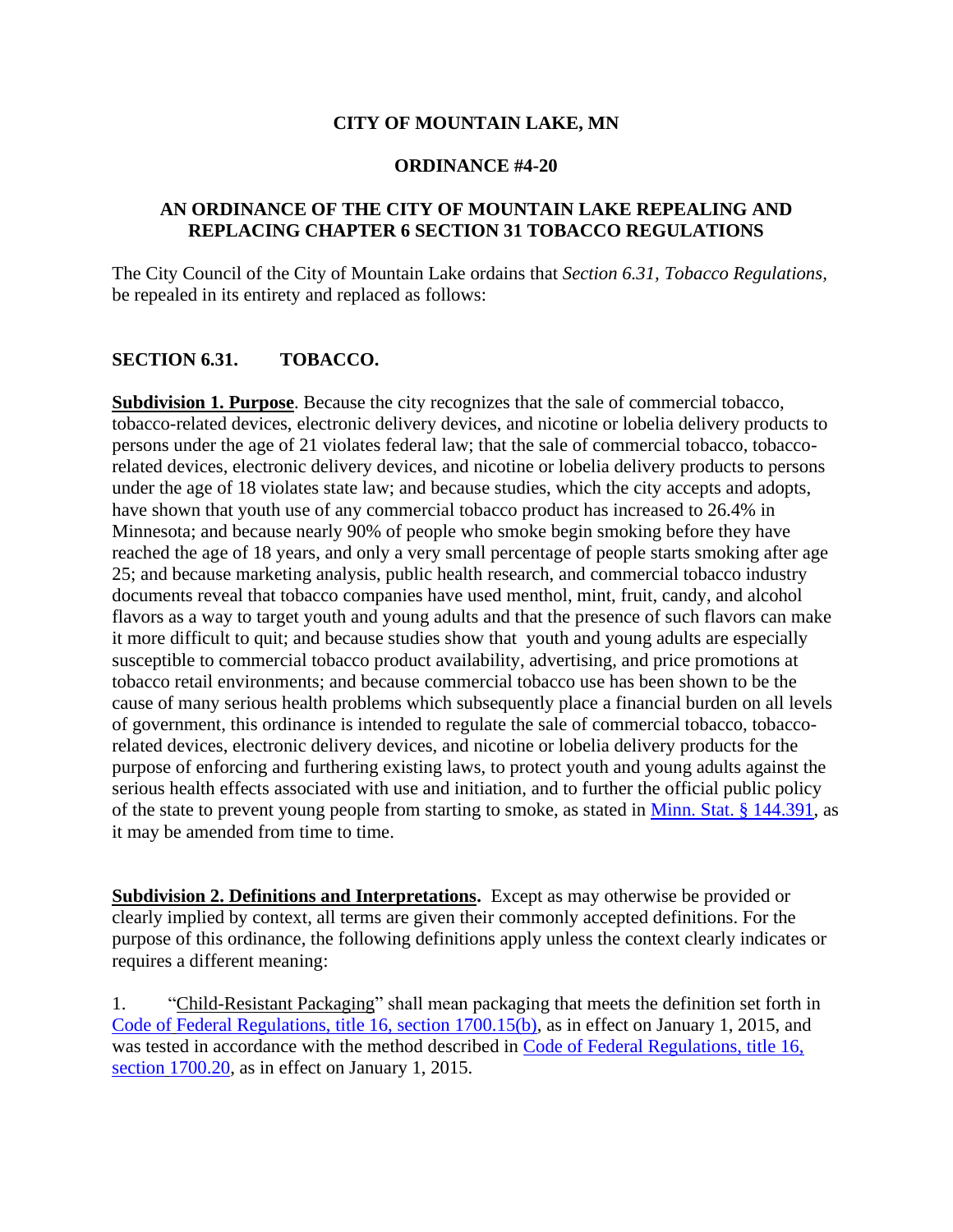2. "Cigar" shall mean any roll of tobacco that is wrapped in tobacco leaf or in any other substance containing tobacco, with or without a tip or mouthpiece, which is not a cigarette as defined in Minn. Stat.  $\S$  297F.01, subd. 3, as may be amended from time to time.

3. "Compliance Checks" shall mean the system the city uses to investigate and ensure that those authorized to sell licensed products are following and complying with the requirements of this ordinance. Compliance checks shall involve the use of persons under the age of 21 who purchase or attempt to purchase licensed products. Compliance checks may also be conducted by the city or other units of government for educational, research, and training purposes or for investigating or enforcing Federal, State, or local laws and regulations relating to licensed products.

4. "Electronic Delivery Device" shall mean any product containing or delivering nicotine, lobelia, or any other substance, whether natural or synthetic, intended for human consumption through the inhalation of aerosol or vapor from the product. Electronic delivery device includes, but is not limited to, devices manufactured, marketed, or sold as e-cigarettes, e-cigars, e-pipes, vape pens, mods, tank systems, or under any other product name or descriptor. Electronic delivery device includes any component part of a product, whether or not marketed or sold separately. Electronic delivery device does not include any product that has been approved or certified by the U.S. Food and Drug Administration for sale as a tobacco-cessation product, as a tobacco-dependence product, or for other medical purposes, and is marketed and sold for such an approved purpose.

5. "Indoor Area" shall mean all space between a floor and a ceiling that is bounded by walls, doorways, or windows, whether open or closed, covering more than 50 percent of the combined surface area of the vertical planes constituting the perimeter of the area. A wall includes any retractable divider, garage door, or other physical barrier, whether temporary or permanent.

6. "Licensed Products" shall mean the term that collectively refers to any tobacco or tobacco products, tobacco-related device, electronic delivery device, or nicotine or lobelia delivery product.

7. "Loosies" shall mean the common term used to refer to single cigarettes, cigars, and any other licensed product that have been removed from their original retail packaging and offered for sale. Loosies does not include premium cigars that are hand-constructed, have a wrapper made entirely from whole tobacco leaf, and have a filler and binder made entirely of tobacco, except for adhesives or other materials used to maintain size, texture, or flavor.

8. "Moveable Place of Business" shall refer to any form of business operated out of a truck, kiosk, van, automobile, or other type of vehicle or transportable shelter and not a fixed address store front or other permanent type of structure authorized for sales transactions.

9. "Nicotine or Lobelia Delivery Product" shall mean any product containing or delivering nicotine or lobelia intended for human consumption, or any part of such a product, that is not a tobacco or an electronic delivery device as defined in this section. Nicotine or lobelia delivery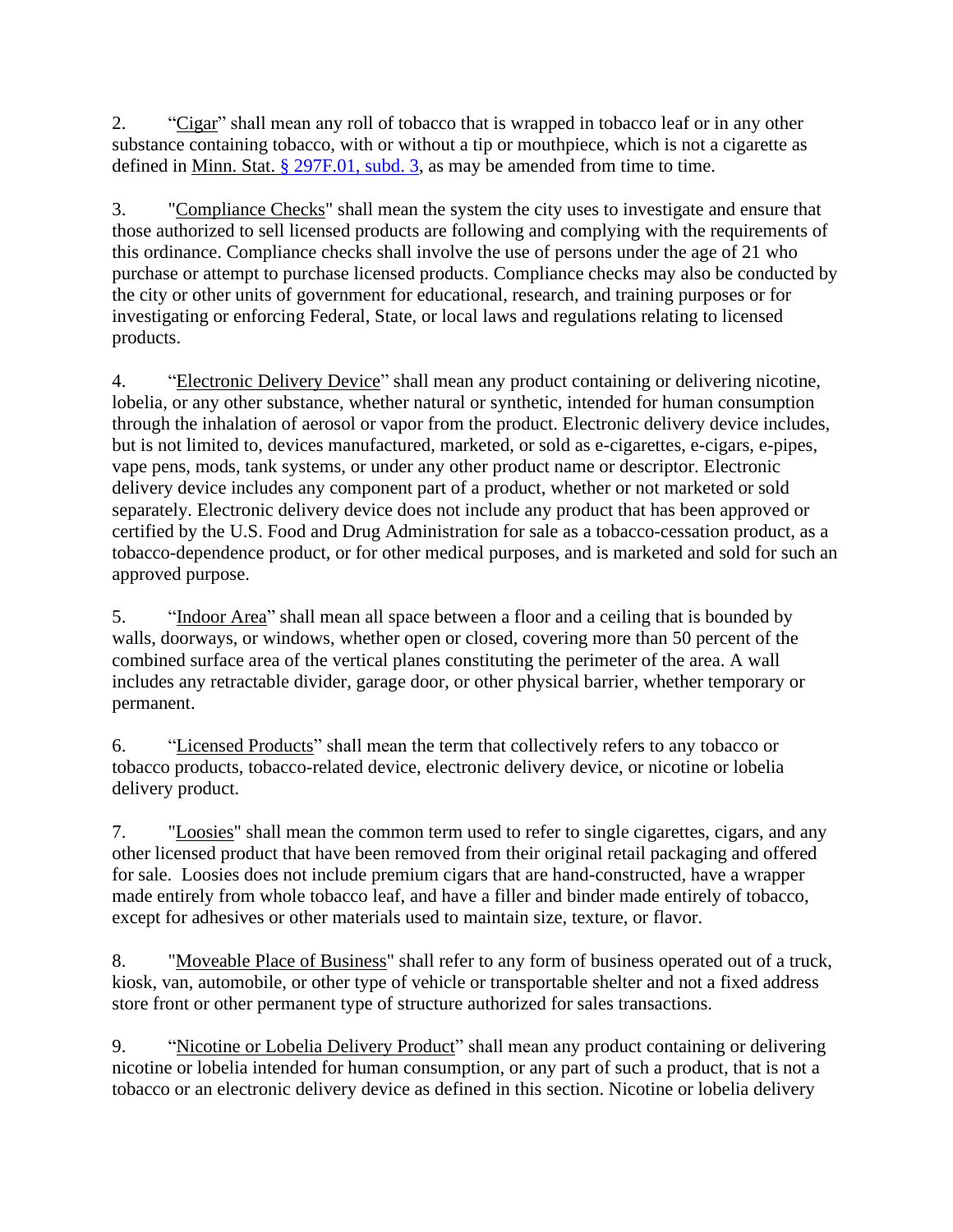product does not include any product that has been approved or otherwise certified for legal sale by the U.S. Food and Drug Administration as a tobacco-cessation product, a tobacco-dependence product, or for other medical purposes, and is being marketed and sold solely for that approved purpose.

10. "Retail Establishment" shall mean any place of business where licensed products are available for sale to the general public. Retail establishments shall include, but not be limited to, grocery stores, tobacco products shops, convenience stores, gasoline service stations, restaurants, bars, and lounges.

11. "Sale" shall mean any transfer of goods for money, trade, barter, or other consideration.

12. "Self-Service Display" shall mean open displays of licensed products in any manner where any person shall have access to the licensed products, without the assistance or intervention of the licensee or the licensee's employee. The assistance or intervention shall entail the actual physical exchange of the licensed product between the customer and the licensee or employee. Self-service display shall not include vending machines.

13. "Smoking" shall mean inhaling, exhaling, burning, or carrying any lighted or heated cigar, cigarette, or pipe, or any other lighted or heated product containing, made, or derived from nicotine, tobacco, marijuana, or other plant, whether natural or synthetic, that is intended for inhalation. Smoking also includes carrying or using an activated electronic delivery device.

14. "Tobacco" or "Tobacco Products" shall mean any product containing, made, or derived from tobacco that is intended for human consumption, whether chewed, smoked, absorbed, dissolved, inhaled, snorted, sniffed, or ingested by any other means, or any component, part, or accessory of a tobacco product including but not limited to cigarettes; cigars; cheroots; stogies; perique; granulated, plug cut, crimp cut, ready rubbed, and other smoking tobacco; snuff; snuff flour; cavendish; plug and twist tobacco; fine cut and other chewing tobaccos; shorts; refuse scraps, clippings, cuttings and sweepings of tobacco; and other kinds and forms of tobacco. Tobacco or tobacco product does not include any product that has been approved by the U.S. Food and Drug Administration for sale as a tobacco-cessation product, as a tobacco-dependence product, or for other medical purposes, and is being marketed and sold solely for such an approved purpose.

15. "Tobacco-Related Devices" shall mean any rolling papers, wraps, pipes, or other device intentionally designed or intended to be used with tobacco products. Tobacco-related device includes components of tobacco-related devices or tobacco products, which may be marketed or sold separately. Tobacco-related devices may or may not contain tobacco.

16. "Vending Machine" shall mean any mechanical, electric or electronic, or other type of device which dispenses licensed products upon the insertion of money, tokens, or other form of payment directly into the machine by the person seeking to purchase the licensed product.

**Subdivision 3. License.** No person shall sell or offer to sell any licensed product without first having obtained a license to do so from the city.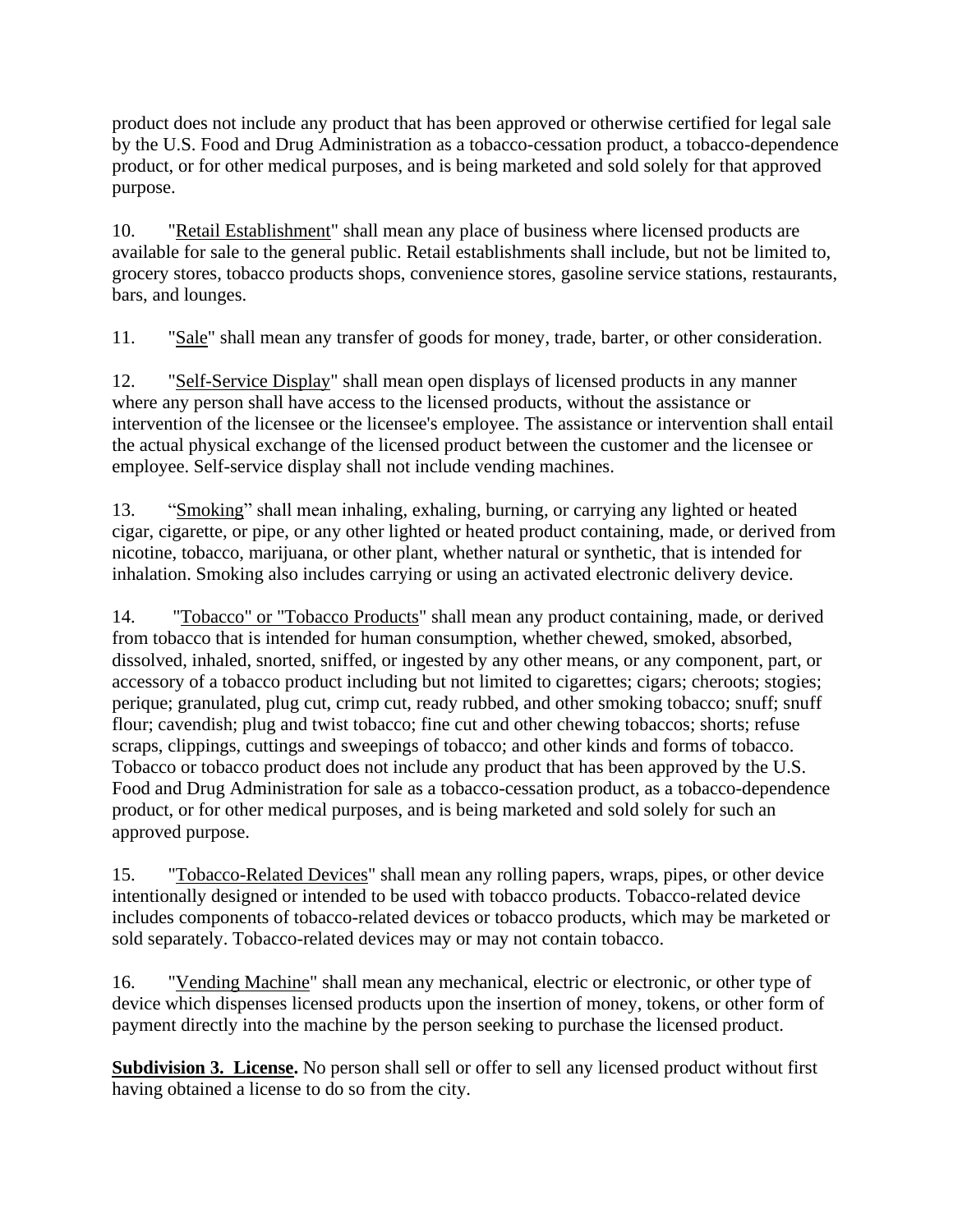1. Application. An application for a license to sell licensed products shall be made on a form provided by the city. The application shall contain the full name of the applicant, the applicant's residential and business addresses and telephone numbers, the name of the business for which the license is sought, and any additional information the city deems necessary. Upon receipt of a completed application, the City Clerk shall forward the application to the City Council for action at its next regularly scheduled council meeting. If the City Clerk shall determine that an application is incomplete, the application will be returned to the applicant with notice of the information necessary to make the application complete.

2. Action. The City Council may either approve or deny the license, or it may delay action for such reasonable period of time as necessary to complete any investigation of the application or the applicant it deems necessary. If the City Council approves the application, the City Clerk will issue the license to the applicant. If the City Council denies the application, notice of the denial will be given to the applicant along with notice of the applicant's right to appeal the decision.

3. Term. All licenses issued under this ordinance shall be valid for one calendar year from the date of issue.

4. Revocations or Suspension. Any license issued under this ordinance may be revoked or suspended as provided in the Violations and Penalties section of this ordinance.

5. Transfers. All licenses issued under this ordinance shall be valid only on the premises for which the license was issued and only for the person to whom the license was issued. No transfer of any license to another location or person shall be valid without the prior approval of the City Council.

6. Movable place of business. No license shall be issued to a moveable place of business. Only fixed location businesses shall be eligible to be licensed under this ordinance.

7. Display. All licenses shall be posted and displayed at all times in plain view of the general public on the licensed premises.

8. Renewals. The renewal of a license issued under this section shall be handled in the same manner as the original application. The request for a renewal shall be made at least thirty days but no more than sixty days before the expiration of the current license.

9. Issuance as privilege and not a right. The issuance of a license under this ordinance shall be considered a privilege and not an absolute right of the applicant and shall not entitle the license holder to an automatic renewal of the license.

10. Minimum clerk age. Individuals employed by a licensed retail establishment under this ordinance must be at least 18 years of age to sell licensed products.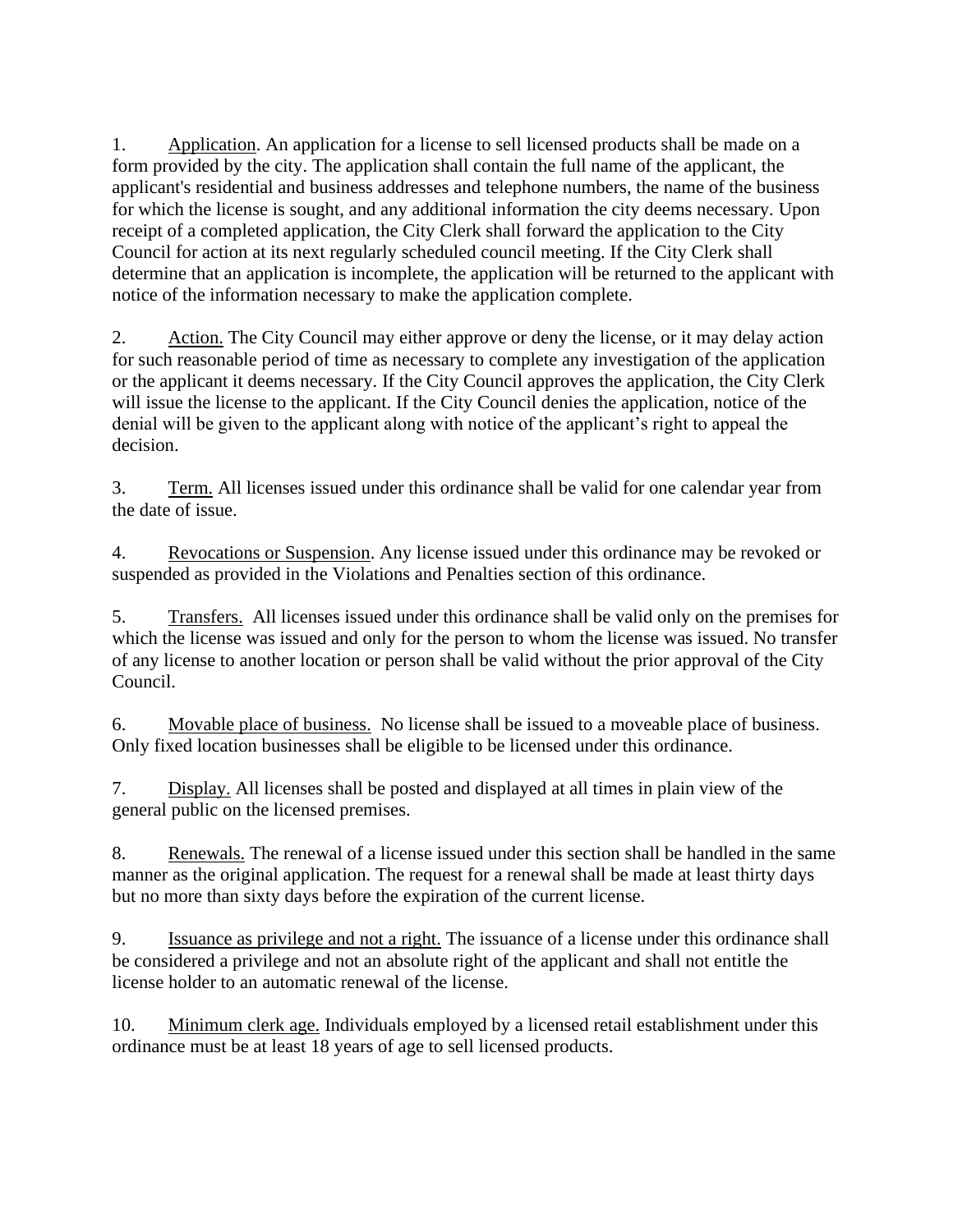11. Smoking prohibited. Smoking, including smoking for the purpose of the sampling of licensed products, is prohibited within the indoor area of any retail establishment licensed under this ordinance.

**Subdivision 4. Fees**. No license shall be issued under this ordinance until the appropriate license fee shall be paid in full. The fee for a license under this ordinance shall be as determined by the city council in its fees schedule and as amended.

**Subdivision 5. Basis for Denial of License**. The following shall be grounds for denying the issuance or renewal of a license under this ordinance:

1. The applicant is under 21 years of age.

2. The applicant has been convicted within the past five years of any violation of a Federal, State, or local law, ordinance provision, or other regulation relating to licensed products.

3. The applicant has had a license to sell licensed products suspended or revoked within the preceding twelve months of the date of application.

4. The applicant fails to provide any information required on the application, or provides false or misleading information.

5. The applicant is prohibited by Federal, State, or other local law, ordinance, or other regulation, from holding such a license.

Except as may otherwise be provided by law, the existence of any particular ground for denial does not mean that the city must deny the license

If a license is mistakenly issued or renewed to a person, it shall be revoked upon the discovery that the person was ineligible for the license under this Section.

## **Subdivision 6. Prohibited Acts**

1. In general. It shall be a violation of this ordinance for any person to sell or offer to sell any licensed product:

A. By means of any type of vending machine.

B. By means of loosies as defined in Subdivision 2 of this Section.

C. Containing opium, morphine, jimson weed, bella donna, strychnos, cocaine, marijuana, or other deleterious, hallucinogenic, toxic, or controlled substances except nicotine and other substances found naturally in tobacco or added as part of an otherwise lawful manufacturing process. It is not the intention of this provision to ban the sale of lawfully manufactured cigarettes or other products subject to this ordinance.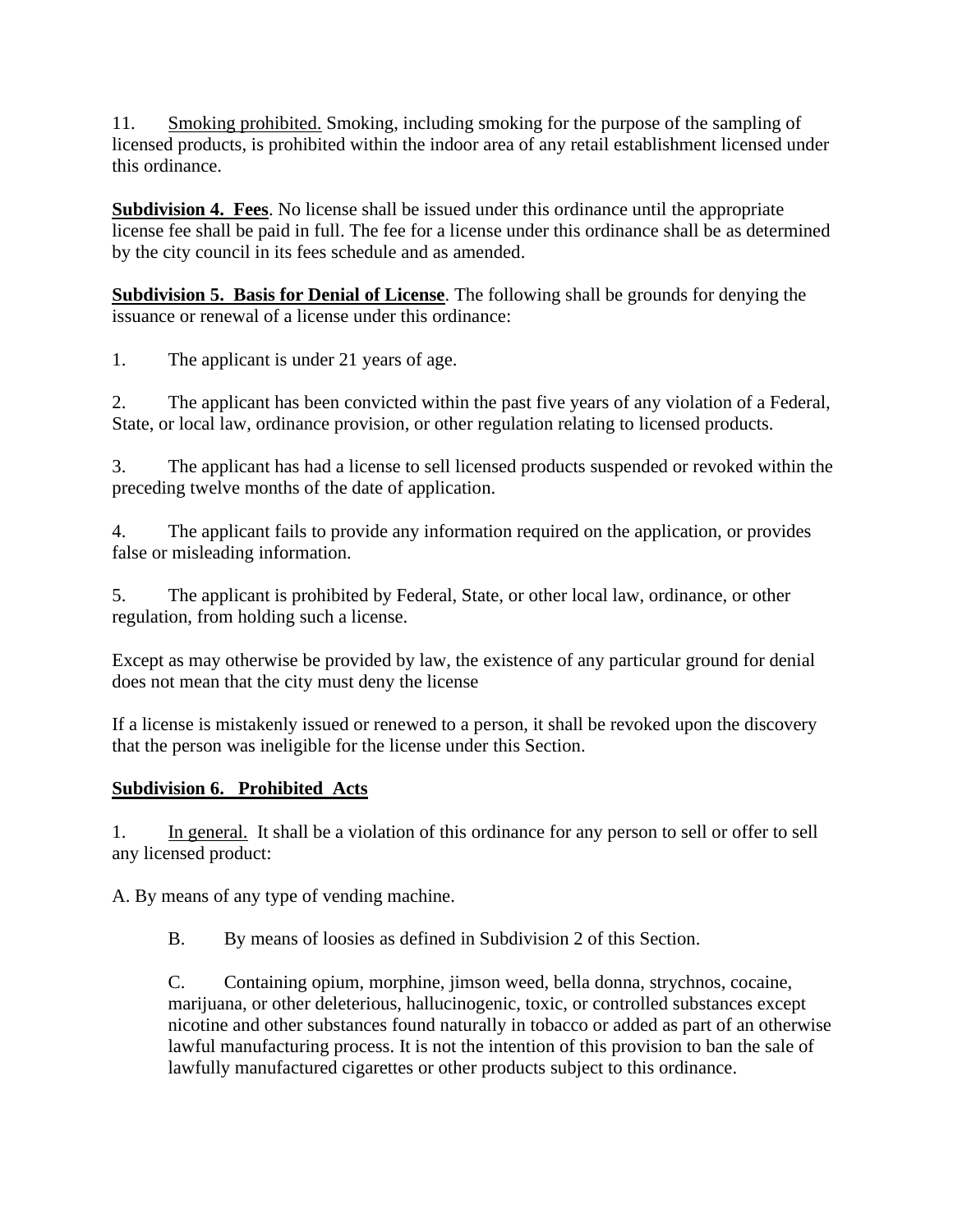D. By any other means, to any other person, or in any other manner or form prohibited by Federal, State, or other local law, ordinance provision, or other regulation.

2. Legal age. It shall be a violation of this ordinance for any person to sell any licensed product to any person under the age of 21.

A. Age verification. Licensees must verify by means of government-issued photographic identification that the purchaser is at least 21 years of age. Verification is not required for a person over the age of 30. That the person appeared to be 30 years of age or older does not constitute a defense to a violation of this subsection.

B. Signage. Notice of the legal sales age and age verification requirement must be posted prominently and in plain view at all times at each location where licensed products are offered for sale. The required signage, which will be provided to the licensee by the city, must be posted in a manner that is clearly visible to anyone who is or is considering making a purchase.

3. Self-service sales. It shall be unlawful for a licensee under this ordinance to allow the sale of licensed products by means of self-service display. All licensed products shall be stored behind the sales counter, in a locked case, in a storage unit, or in another area not freely accessible to the general public. Any retailer selling licensed products at the time this ordinance is adopted shall comply with this section within ninety (90) days following the effective date of this ordinance.

4. Liquid Packaging. It shall be unlawful for any person to sell or offer to sell any liquid, whether or not such liquid contains nicotine, which is intended for human consumption and use in an electronic delivery device, in packaging that is not child-resistant. Upon request by the city, a licensee must provide a copy of the certificate of compliance or full laboratory testing report for the packaging used.

**Subdivision 7. Responsibility**. All licensees under this ordinance shall be responsible for the actions of their employees in regard to the sale of licensed products on the licensed premises. The sale, offer to sell, or furnishing of any licensed product by an employee shall be considered an act of the license holder. Nothing in this section shall be construed as prohibiting the city from also subjecting the employee or clerk to any civil penalties that the city deems to be appropriate under this Ordinance, State or Federal law, or other applicable law or regulation.

**Subdivision 8. Compliance Checks and Inspections**. All licensed premises shall be open to inspection by local law enforcement or other authorized city official during regular business hours. From time to time, but at least twice per year, the city shall conduct compliance checks. In accordance with state law, the city will conduct at least one compliance check that involves the participation of a person between the ages of 15 and 17 and at least one compliance check that involves the participation of a person between the ages of 18 and 20 to enter licensed premises to attempt to purchase licensed products. Prior written consent is required for any person under the age of 18 to participate in a compliance check. Persons used for the purpose of compliance checks will be supervised by law enforcement or other designated personnel. No person used in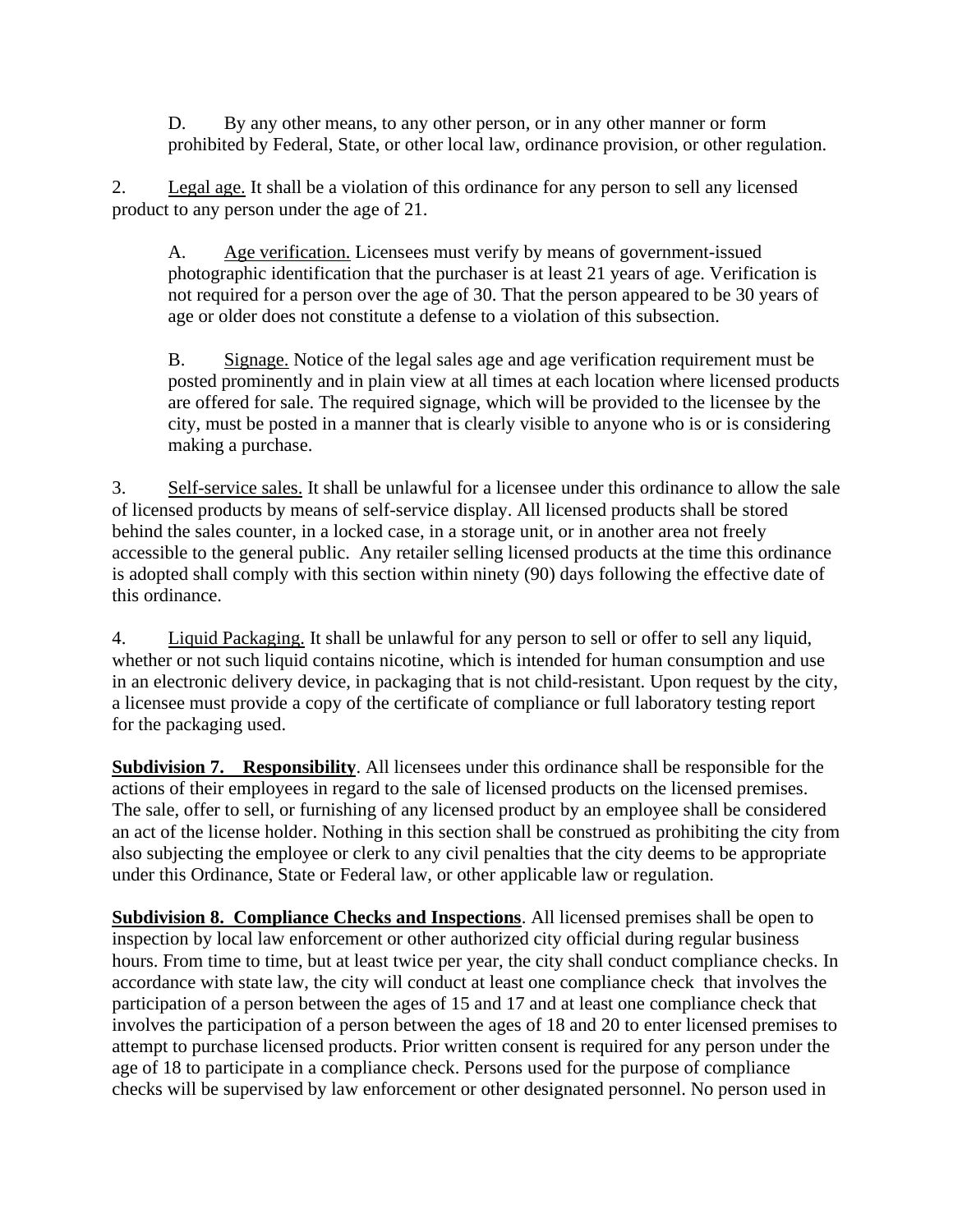compliance checks shall attempt to use a false identification misrepresenting their age, and all persons lawfully engaged in a compliance check shall answer all questions about their age asked by the licensee or his or her employee and shall produce any identification, if any exists, for which they are asked. Nothing in this Section shall prohibit compliance checks authorized by State or Federal laws for educational, research, or training purposes, or required for the enforcement of a particular State or Federal law.

**Subdivision 9. Other Prohibited Acts.** Unless otherwise provided, the following acts shall be a violation of this ordinance.

1. Prohibited Furnishing or Procurement. It shall be a violation of this ordinance for any person 21 years of age or older to purchase or otherwise obtain any licensed product on behalf of a person under the age of 21. It shall further be a violation for any person 21 years of age and older to coerce or attempt to coerce a person under the age of 21 to illegally purchase or attempt to purchase any licensed product.

2. Use of False Identification. It shall be a violation of this ordinance for any person to use any form of false identification, whether the identification is that of another person or has been modified or tampered with to represent an age older than the actual age of the person using that identification.

## **Subdivision 10. Violations.**

1. Notice. Upon discovery of a suspected violation, the alleged violator shall be issued, either personally or by mail, a citation that sets forth the alleged violation and which shall inform the alleged violator of his or her right to be heard on the accusation.

2. Hearings. If a person accused of violating this ordinance so requests, a hearing shall be scheduled, the time and place of which shall be published and provided to the accused violator. If a hearing is not requested by the accused violator within 15 (fifteen) days, the matter shall be submitted to a hearing officer for review to determine if a violation occurred and to determine the appropriate penalty.

3. Hearing Officer. A standing hearing panel consisting of three members shall be appointed by the City Council. The Mayor as the hearing officer shall appoint one of these panel members.

4. Decision. If the hearing officer determines that a violation of this ordinance did occur, that decision, along with the hearing officer's reasons for finding a violation and the penalty to be imposed under Subdivision 12 of this ordinance, shall be recorded in writing, a copy of which shall be provided to the accused violator by in-person delivery or mail as soon as practicable. Likewise, if the hearing officer finds that no violation occurred or finds grounds for not imposing any penalty, such findings shall be recorded and a copy provided to the acquitted accused violator by in-person delivery or mail as soon as practicable. The decision of the hearing officer is final, subject to an appeal as described in subdivision 10(5) of this Subdivision.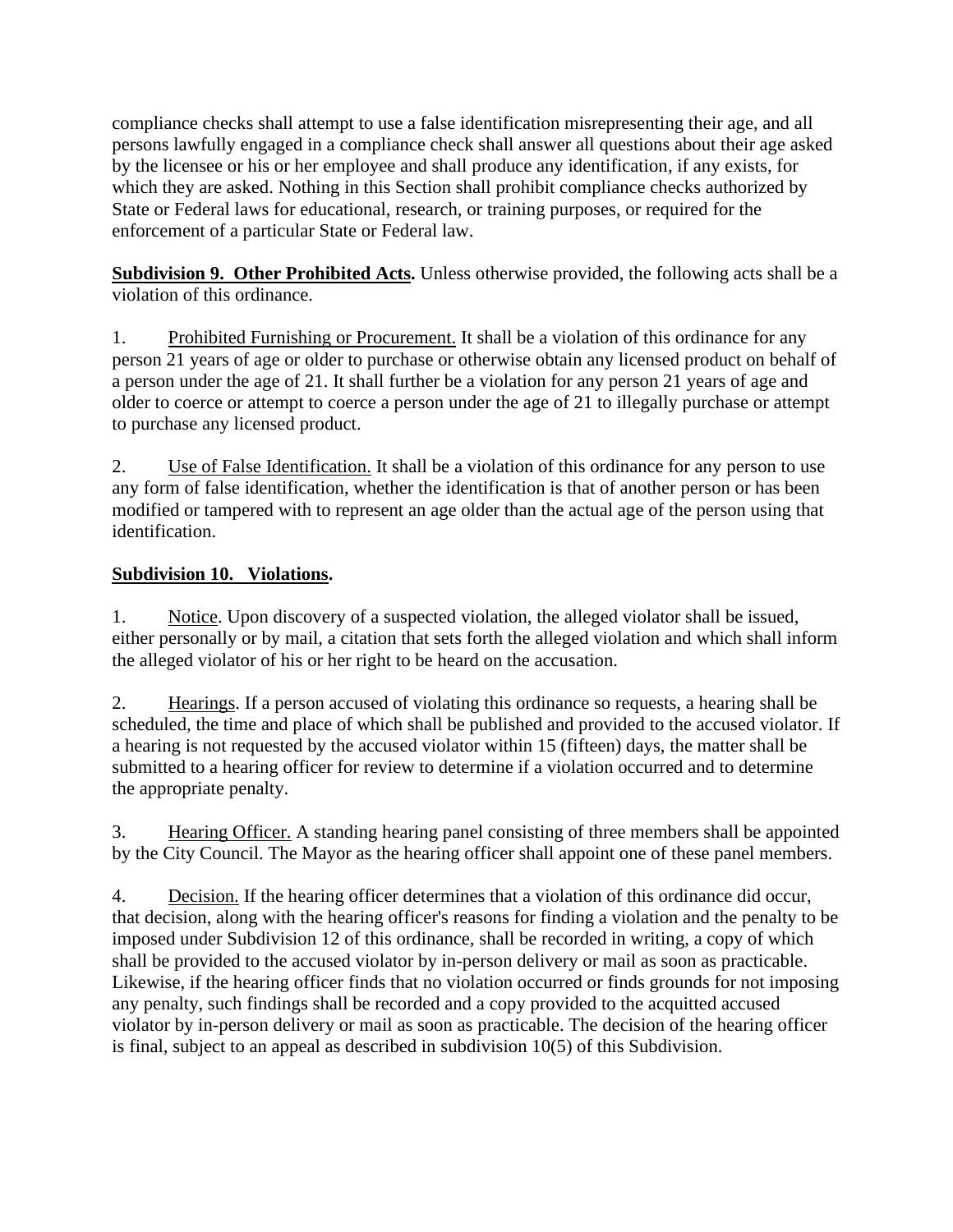5. Appeals. Appeals of any decision made by the hearing officer shall be filed in the district court for the jurisdiction of the city in which the alleged violation occurred within 10 business days of the date of the decision.

6. Continued Violation. Each violation, and every day in which a violation occurs or continues, shall constitute a separate offense.

# **Subdivision 11. Administrative Penalties**.

1. Licensees. Any licensee found to have violated this ordinance, or whose employee shall have violated this ordinance, shall be charged an administrative fine of \$200 for a first violation; \$500 for a second offense at the same licensed premises within a twenty-four month period; and \$750 for a third or subsequent offense at the same location within a twenty-four month period or as the council determines in its fine schedule as amended from time to time. In addition, after the third offense, the license shall be suspended for not less than 30 consecutive days. Upon a fourth violation, the license shall be revoked.

2. Other Individuals. Individuals, other than persons under the age of 21 regulated by subdivision 11(3) of this Subdivision, found to be in violation of this ordinance shall be charged an administrative fine of \$50, or as the council determines in its fine schedule as amended from time to time.

3. Persons under the Age of 21. Persons under the age of 21 who use a false identification to purchase or attempt to purchase licensed products shall only be subject to non-criminal, nonmonetary civil penalties such as tobacco-related education classes, diversion programs, community services, or another penalty that the city determines to be appropriate. The City Council will consult with court personnel, educators, parents, children and other interested parties to determine an appropriate penalty for persons under the age of 21 in the city. The penalty may be established by ordinance and amended from time to time.

4. Misdemeanor. Nothing in this Section shall prohibit the city from seeking prosecution as a misdemeanor for any alleged violation of this ordinance by a person 21 years of age or older.

**Subdivision 12. Exceptions and Defenses.** Nothing in this ordinance shall prevent the providing of tobacco or tobacco-related devices to any person as part of an indigenous practice or a lawfully recognized religious, spiritual, or cultural ceremony or practice. It shall be an affirmative defense to the violation of this ordinance for a person to have reasonably relied on proof of age as described by State law.

**Subdivision 13. Severability and Savings Clause.** If any section or portion of this ordinance shall be found unconstitutional or otherwise invalid or unenforceable by a court of competent jurisdiction, that finding shall not serve as an invalidation or affect the validity and enforceability of any other section or provision of this ordinance.